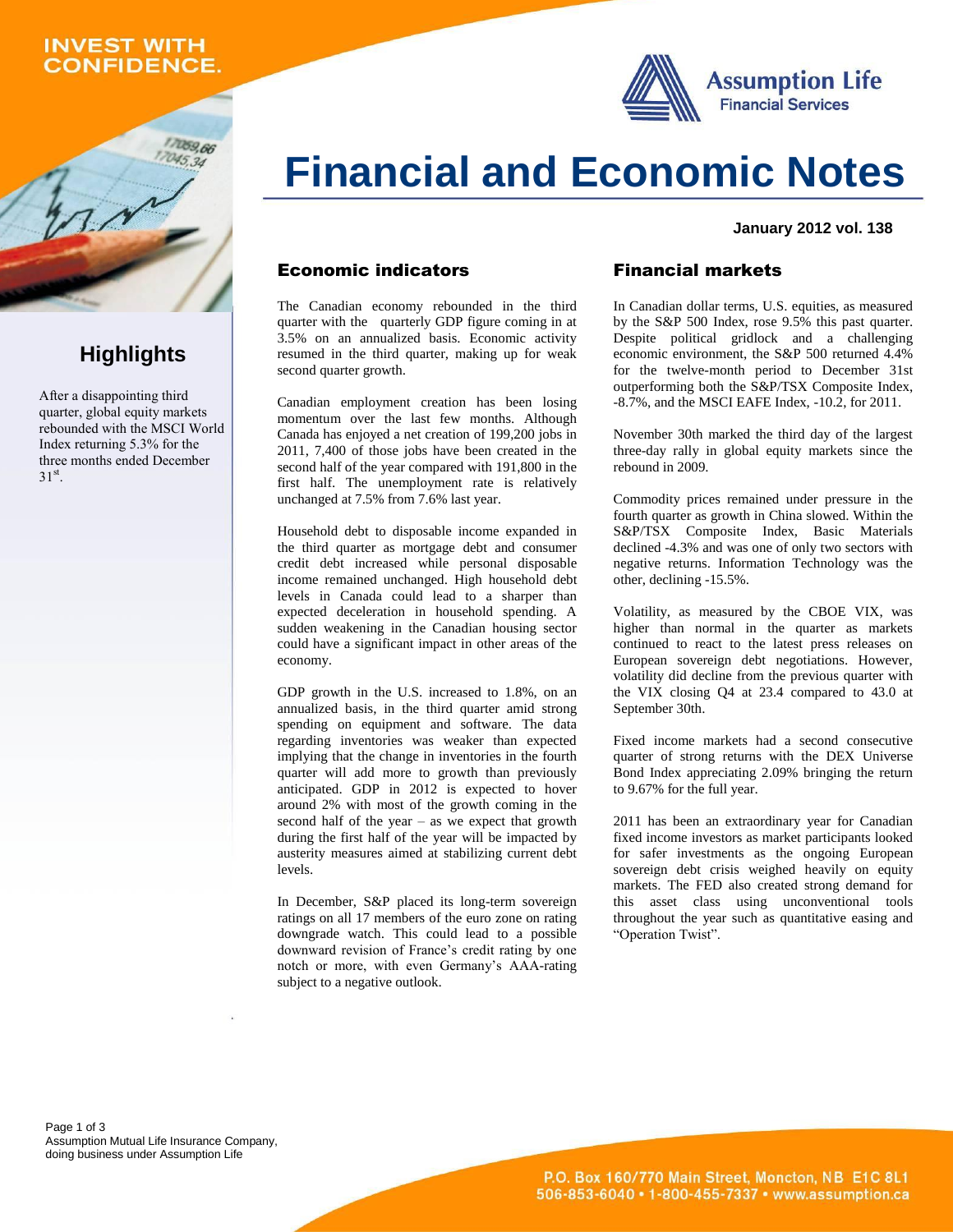## **INVEST WITH ONFIDENCE.**

17059,66  $17045,34$ 



# **Financial and Economic Notes**

## Assumption Life Investment Funds Applicable for Registered Pension Plan clients only

#### Gross returns as of December 31, 2011

| 1 MTH<br><b>YTD</b><br>2 years<br>3 years<br>1 year<br>4 years      |                  |                |                |                  |               |               |                          |  |  |  |
|---------------------------------------------------------------------|------------------|----------------|----------------|------------------|---------------|---------------|--------------------------|--|--|--|
| <b>FUNDS</b>                                                        | $\frac{6}{9}$    | $\frac{0}{0}$  | $\frac{0}{0}$  | $\frac{0}{0}$    | $\frac{0}{0}$ | $\frac{0}{0}$ | 5 years<br>$\frac{0}{0}$ |  |  |  |
| <b>ASSUMPTION/LOUISBOURG FUNDS</b>                                  |                  |                |                |                  |               |               |                          |  |  |  |
| <b>Balanced Fund - RPP</b>                                          | 1.3              | 0.2            | 0.2            | 4.2              | 7.2           | 1.4           | 1.5                      |  |  |  |
| Multi-Index                                                         | 0.0              | $-0.2$         | $-0.2$         | 4.9              | 8.7           | 1.7           | 1.9                      |  |  |  |
| <b>Canadian Dividend Fund</b>                                       | 1.5              | $-1.9$         | $-1.9$         | 7.7              | 15.8          | 0.3           | 2.7                      |  |  |  |
| S&P / TSX Index                                                     | $-1.7$           | $-8.7$         | $-8.7$         | 3.6              | 13.2          | $-0.7$        | 1.3                      |  |  |  |
| <b>U.S. Equity Fund (\$CAN)</b>                                     | 1.7              | 9.8            | 9.8            | 7.3              | 9.0           | 0.8           | $-0.1$                   |  |  |  |
| S&P 500 Index (\$ CAN)                                              | 0.8              | 4.4            | 4.4            | 6.9              | 7.5           | $-0.9$        | $-2.9$                   |  |  |  |
| <b>Money Market Fund</b>                                            | 0.1              | 1.0            | 1.0            | 0.8              | 1.0           | n/a           | n/a                      |  |  |  |
| SCM 91 Day T-Bills                                                  | $\overline{0.1}$ | 1.0            | 1.0            | 0.8              | 0.7           | n/a           | n/a                      |  |  |  |
| <b>Canadian Equity Fund</b>                                         | 0.4              | $-9.8$         | $-9.8$         | 0.6              | 10.6          | $-4.4$        | $-1.4$                   |  |  |  |
| S&P / TSX Index                                                     | $-1.7$           | $-8.7$         | $-8.7$         | 3.6              | 13.2          | $-0.7$        | 1.3                      |  |  |  |
| <b>Fixed Income Fund</b>                                            | 1.8              | 9.4            | 9.4            | 8.3              | 8.5           | 7.3           | 6.3                      |  |  |  |
| SCM Universe Bond Index                                             | 1.7              | 9.7            | 9.7            | 8.2              | 7.3           | 7.1           | 6.4                      |  |  |  |
| <b>Growth Portfolio</b>                                             | 1.0              | $-5.0$         | $-5.0$         | n/a              | n/a           | n/a           | n/a                      |  |  |  |
| Multi-Index                                                         | $-1.1$           | $-6.4$         | $-6.4$         | n/a              | n/a           | n/a           | n/a                      |  |  |  |
| <b>Balanced Growth Portfolio</b>                                    | 0.9              | $-2.4$         | $-2.4$         | n/a              | n/a           | n/a           | n/a                      |  |  |  |
| Multi-Index                                                         | $-0.5$           | $-3.1$         | $-3.1$         | n/a              | n/a           | n/a           | n/a                      |  |  |  |
| <b>Balanced Portfolio</b>                                           | 1.1              | 1.0            | 1.0            | n/a              | n/a           | n/a           | n/a                      |  |  |  |
| Multi-Index                                                         | 0.2              | 0.9            | 0.9            | n/a              | n/a           | n/a           | n/a                      |  |  |  |
| <b>Conservative Portfolio</b>                                       | 0.8              | 4.3            | 4.3            | n/a              | n/a           | n/a           | n/a                      |  |  |  |
| Multi-Index                                                         | 0.9              | 5.0            | 5.0            | n/a              | n/a           | n/a           | n/a                      |  |  |  |
| <b>Small Cap. Canadian Equity Fund</b>                              | 2.1              | $-8.9$         | $-8.9$         | 12.8             | 28.8          | 4.7           | 7.2                      |  |  |  |
| <b>BMO NB Small Cap Weighted Index</b>                              | $-2.3$           | $-16.9$        | $-16.9$        | 8.0              | 29.1          | 0.1           | 0.3                      |  |  |  |
| <b>TSX Momentum</b>                                                 | $-6.3$           | $-17.2$        | $-17.2$        | 3.2              | 11.3          | $-4.0$        | 2.2                      |  |  |  |
| S&P / TSX Index                                                     | $-1.7$           | $-8.7$         | $-8.7$         | 3.6              | 13.2          | $-0.7$        | 1.3                      |  |  |  |
| <b>FIDELITY FUNDS</b>                                               |                  |                |                |                  |               |               |                          |  |  |  |
| <b>Canadian Opportunities Fund</b>                                  | 0.0              | $-8.1$         | $-8.1$         | 8.4              | 24.5          | 5.8           | 7.6                      |  |  |  |
| S&P / TSX Small and Mid Cap Combined Index                          | $-1.5$           | $-7.9$         | $-7.9$         | 9.6              | 21.0          | 2.1           | 2.8                      |  |  |  |
| <b>True North Fund</b>                                              | $-1.1$           | $-6.1$         | $-6.1$         | 4.0              | 13.0          | $-0.8$        | 2.2                      |  |  |  |
| S&P / TSX Index                                                     | $-1.7$           | $-8.7$         | $-8.7$         | $\overline{3.6}$ | 13.2          | $-0.7$        | 1.3                      |  |  |  |
| <b>Overseas Fund</b>                                                | $-2.9$           | $-12.4$        | $-12.4$        | $-3.1$           | 3.9           | $-8.4$        | $-7.9$                   |  |  |  |
| <b>MSCI EAFE Index</b>                                              | $-1.2$           | $-10.2$        | $-10.2$        | $-4.1$           | 1.4           | $-7.7$        | $-7.3$                   |  |  |  |
| <b>Global Health Care Fund</b>                                      | 1.2              | 3.7            | 3.7            | 2.8              | 5.2           | 1.9           | 0.6                      |  |  |  |
| Goldman Sachs HealthCare Index                                      | 3.4<br>$-3.7$    | 12.3<br>$-6.8$ | 12.3<br>$-6.8$ | 5.0<br>1.4       | 4.0<br>13.4   | 2.7<br>$-0.9$ | $-0.2$<br>$-0.2$         |  |  |  |
| <b>Global Technology Fund</b>                                       | $-0.9$           | $-1.7$         | $-1.7$         | 2.0              | 11.9          | $-0.7$        | $-1.2$                   |  |  |  |
| Goldman Sachs Technology Index                                      | $-1.7$           | $-11.9$        | $-11.9$        | $-2.0$           | 2.8           | $-8.5$        | $-3.2$                   |  |  |  |
| <b>Europe Fund</b>                                                  | $-1.4$           | $-8.9$         | $-8.9$         | $-5.3$           | 1.2           | $-8.7$        | $-7.7$                   |  |  |  |
| <b>MSCI</b> Europe Index<br><b>American Disciplined Equity Fund</b> | 0.4              | $-1.9$         | $-1.9$         | 4.4              | 6.8           |               |                          |  |  |  |
| S&P 500 Index (\$CAN)                                               | 0.8              | 4.4            | 4.4            | 6.9              | 7.5           | n/a           | n/a                      |  |  |  |
| <b>NorthStar Fund</b>                                               | $-0.6$           | $-7.0$         | $-7.0$         | 3.0              | 10.5          | n/a<br>n/a    | n/a<br>n/a               |  |  |  |
| <b>MSCI</b> World Index                                             | $-0.3$           | $-3.4$         | $-3.4$         | 1.3              | 4.6           | n/a           | n/a                      |  |  |  |
| <b>Monthly Income Fund</b>                                          | 1.7              | 8.4            | 8.4            | 11.2             | 17.5          | n/a           | n/a                      |  |  |  |
| Multi-Index                                                         | 0.0              | $-0.2$         | $-0.2$         | 4.9              | 8.7           | n/a           | n/a                      |  |  |  |
| <b>Canadian Asset Allocation Fund</b>                               | $-0.9$           | $-3.2$         | $-3.2$         | 4.3              | 11.5          | n/a           | n/a                      |  |  |  |
| Multi-Index                                                         | 0.0              | $-0.2$         | $-0.2$         | 4.9              | 8.7           | n/a           | n/a                      |  |  |  |
| <b>Far East Fund</b>                                                | $-2.6$           | $-13.7$        | $-13.7$        | n/a              | n/a           | n/a           | n/a                      |  |  |  |
| MSCI AC FE ex Jap (G)                                               | 1.4              | $-12.4$        | $-12.4$        | n/a              | n/a           | n/a           | n/a                      |  |  |  |